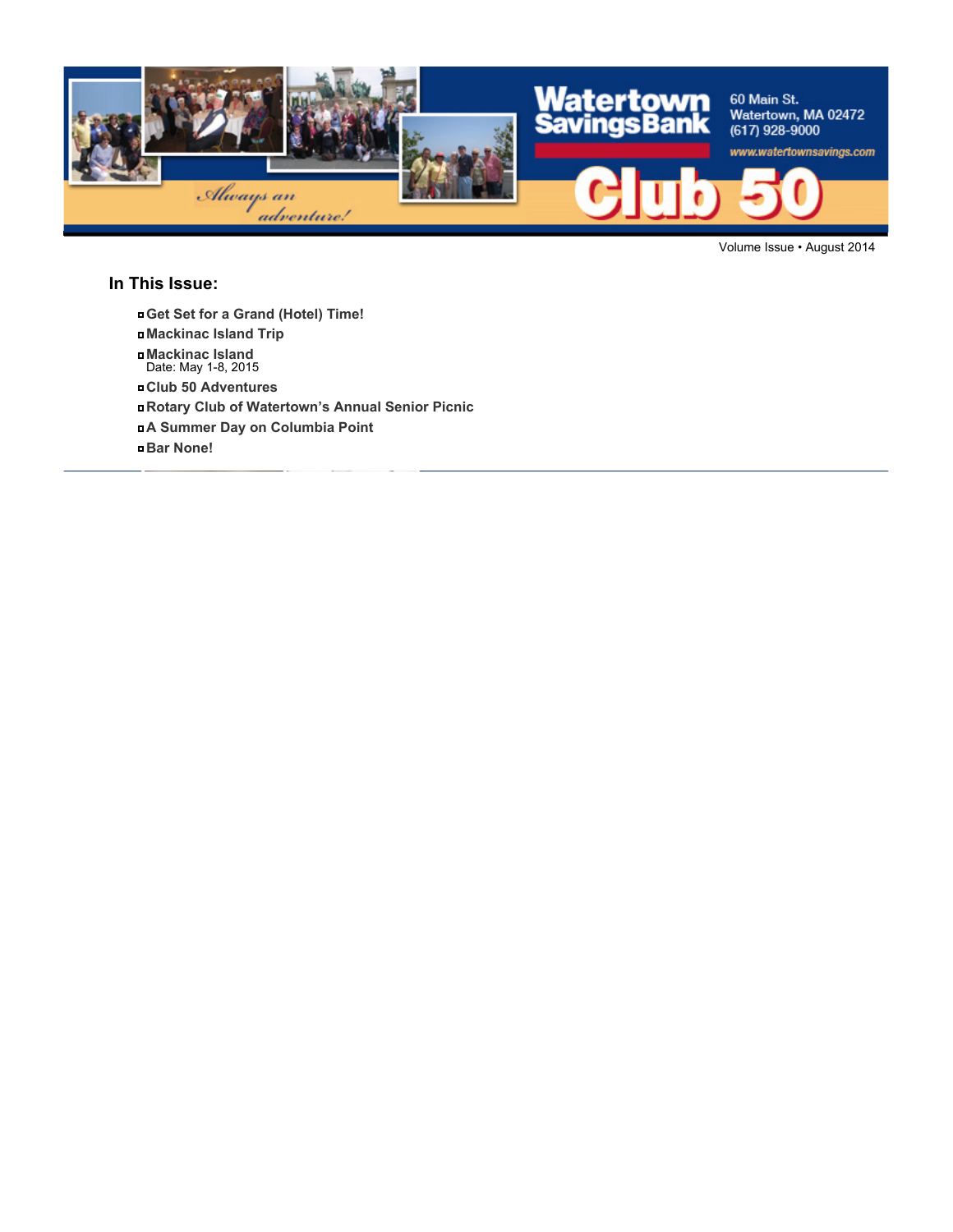

### **The Latest**

## **Get Set for a Grand (Hotel) Time!**

Are we keeping you busy?

First, *a final reminder:* Enter the **Club 50 Theme Song Contest!** Try your hand at writing Club 50-related lyrics to the classic tune "On the Road Again." We have members who have turned it into a fun group effort, so get together with some friends and give it a try! The deadline is **Friday, August 29.** And yes, there will be prizes … and a performance (or two) down the road?!

Second, *a special trip announcement:* **Mackinac Island featuring The Grand Hotel and the Tulip Festival!** This island and resort<br>area has been on the Club 50 wish list for several years, so we're excited to be going durin **May 1 through 8**. We are holding a special **presentation and sign-up** on **September 18.** Please see the "Club 50 Opportunities" column for details on that event as well as the itinerary and the reservation form.

In addition to our special plans, we are also happily busy with trips: Just this week was Sunday's **Pops by the Sea** in Hyannis (with guest conductor Charlie Rose and brunch at Dan'l Webster Inn), today's first-day-sign-up for **Kringle Candle** in Bernardston (with lunch at the Farm Table Restaurant at Kringle), and Thursday we're off to San Francisco to start our 10-day **Northern California's Finest** trip for August. (Our September Northern California trip is September 25-October 4.) Karen and I will have been back just a few days before our other first-day sign-up this month, on Tuesday, August 26, for the October 25 & 26 **WaterFire Providence** overnight. We've received a lot of good early buzz from you about WaterFire, so we're looking forward to taking a big group to this great event!

And one more note: Karen and I will once again be helping out at the Waltham Council on Aging's annual Health and Resource Fair on Thursday, August 28 at the Embassy Suites Hotel in Waltham (550 Winter Street). Come see us between 11 a.m. and 1 p.m.!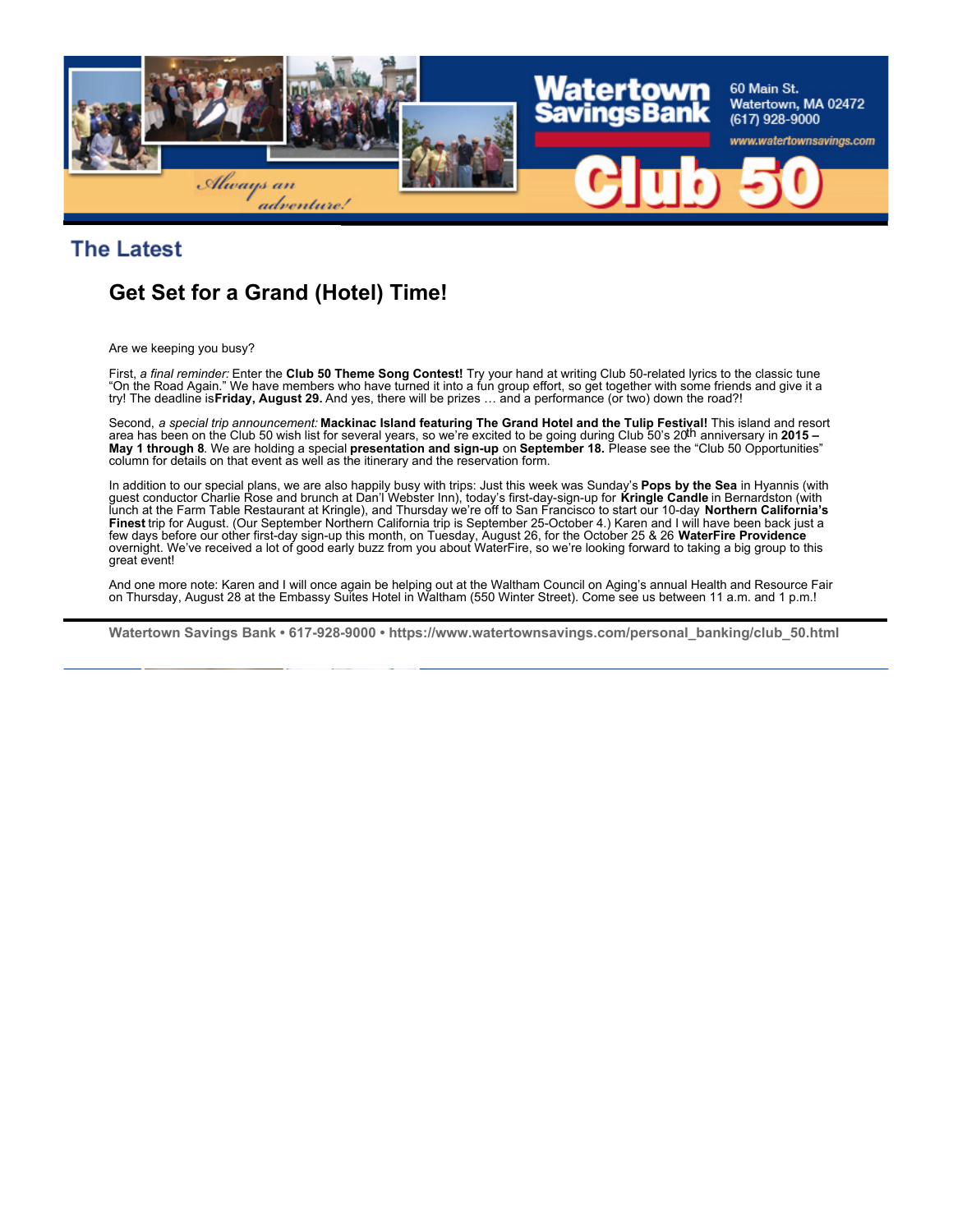

# **Mackinac Island Trip**

| <b>RESERVATION FORM</b>                                                                                                        | Mackinac Island featuring The Grand Hotel and the Tulip Festival — May 1-8, 2015                                                                                     |
|--------------------------------------------------------------------------------------------------------------------------------|----------------------------------------------------------------------------------------------------------------------------------------------------------------------|
| Deposit Due: \$250 per person. Deposit Due with Travel Protection: \$455 per person. Insurance must be purchased with deposit. | Enclosed is a deposit of _____ to reserve ___ place(s). Make checks payable to Collette. Travel Protection (\$205 pp) __ Yes / __ No                                 |
|                                                                                                                                | Final payment due by 3/1/2015. Please note: Deposits are fully                                                                                                       |
| Nickname: Gender: DOB: DOB:                                                                                                    | refundable up until 11/1/2014; charges apply after that date.                                                                                                        |
|                                                                                                                                | <b>Rooming with:</b> Check if address is the same as Passenger #1                                                                                                    |
| <u> 1989 - Jan Samuel Barbara, margaret e seu a componente de la componente de la componente de la componente de</u>           |                                                                                                                                                                      |
| Home Phone: Mobile:                                                                                                            | Air Gateway: Departure airport for this tour:                                                                                                                        |
|                                                                                                                                | Air Request: Aisle Window w/ Traveling Companion                                                                                                                     |
|                                                                                                                                |                                                                                                                                                                      |
|                                                                                                                                |                                                                                                                                                                      |
|                                                                                                                                |                                                                                                                                                                      |
| Mail form to: Watertown Savings Bank<br>Attn: Club 50<br>60 Main Street                                                        | (Visa, MasterCard and Discover - 3 numbers on back of the card in the signature panel.<br>American Express - 4 numbers on front of the card in the signature panel.) |
| Watertown, MA 02472                                                                                                            | TRAVEL DATE: 5/01/2014 TERRITORY: A4<br>Res#: 625610                                                                                                                 |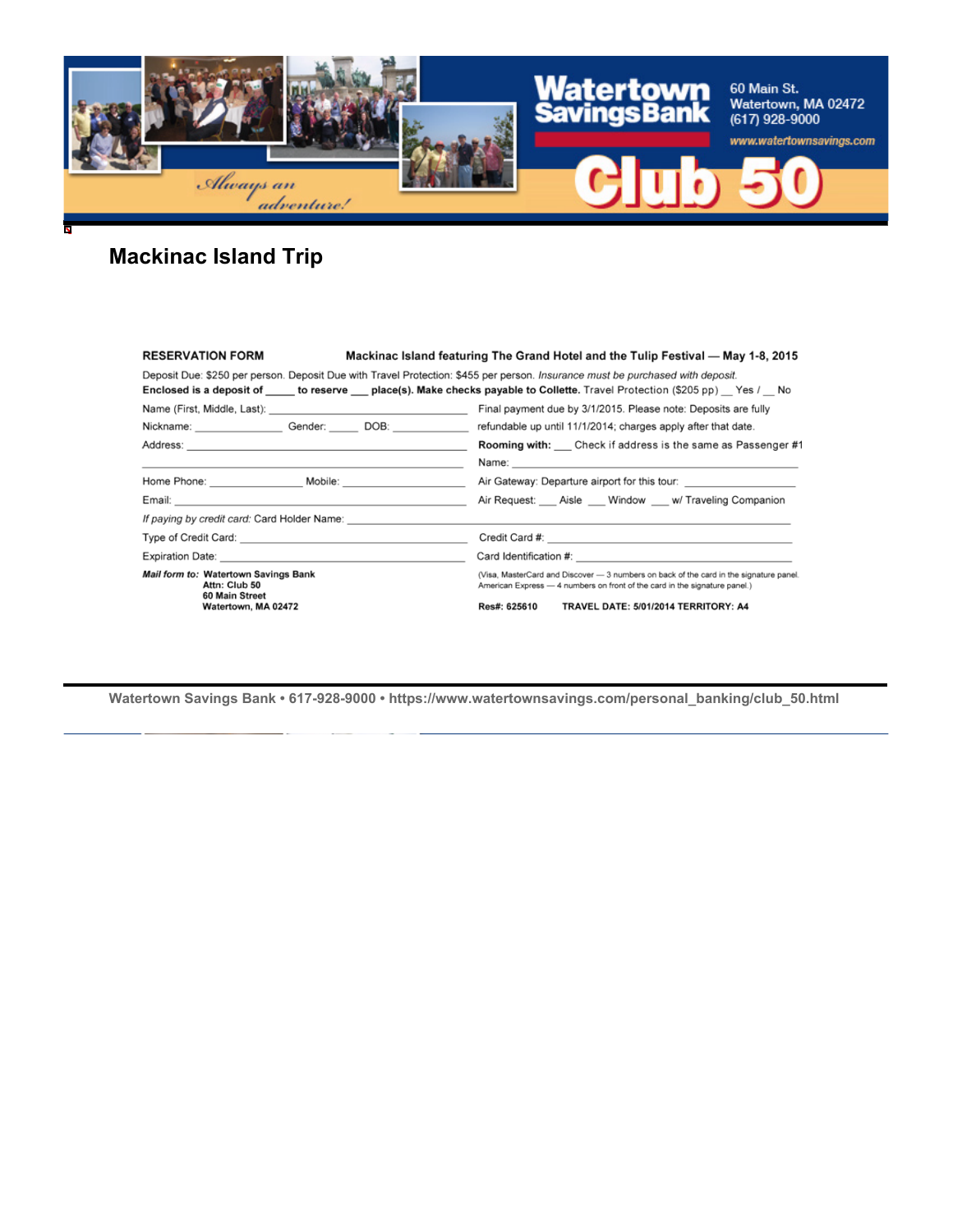

### **Club 50 Opportunities**

## **Mackinac Island**

**Date: May 1-8, 2015**

Special Presentation and Signup: Thursday, September 18, 2014 **5 p.m., American Legion Post 440 295 California Street, Newton, MA Reserve your seat by September 12! Call Connie or Karen**

**Highlights:** Chicago,Millennium Park, Mackinac Island, The Grand Hotel, Holland Tulip Festival, Edsel and Eleanor Ford House

**8 Days \* 10 Meals:** 6 Breakfasts, 4 Dinners **Itinerary at a glance** Day 1 – Courtyard by Marriott, Chicago, Illinois Day 2 – Tundra Lodge, Green Bay, Wisconsin Days 3, 4 – Grand Hotel, Mackinac Island Day 5 – Crowne Plaza, Grand Rapids, Michigan Days 6, 7 -- Best Western Greenfield Inn, Allen Park, Michigan

**Price: Book Now & Save \$100 Per Person!** Double \$2,649 (per person); Single \$3,399; Triple \$2,619

Regular rates: Double \$2,749 (per person); Single \$3,499; Triple \$2,719

Included in Price: Round Trip Air from Logan Intl Airport, Air Taxes and Fees/Surcharges, Hotel Transfers Not included in price: Cancellation Waiver and Insurance of \$205 per person

**Walkability: strenuous activity:** ability to move quickly over uneven terrain for longer periods of time

For a day-by-day itinerary, as well as many other details, please visit: http://cf.gocollette.com/link/625610

**The reservation form is available on the left column of this page – see Forms.**

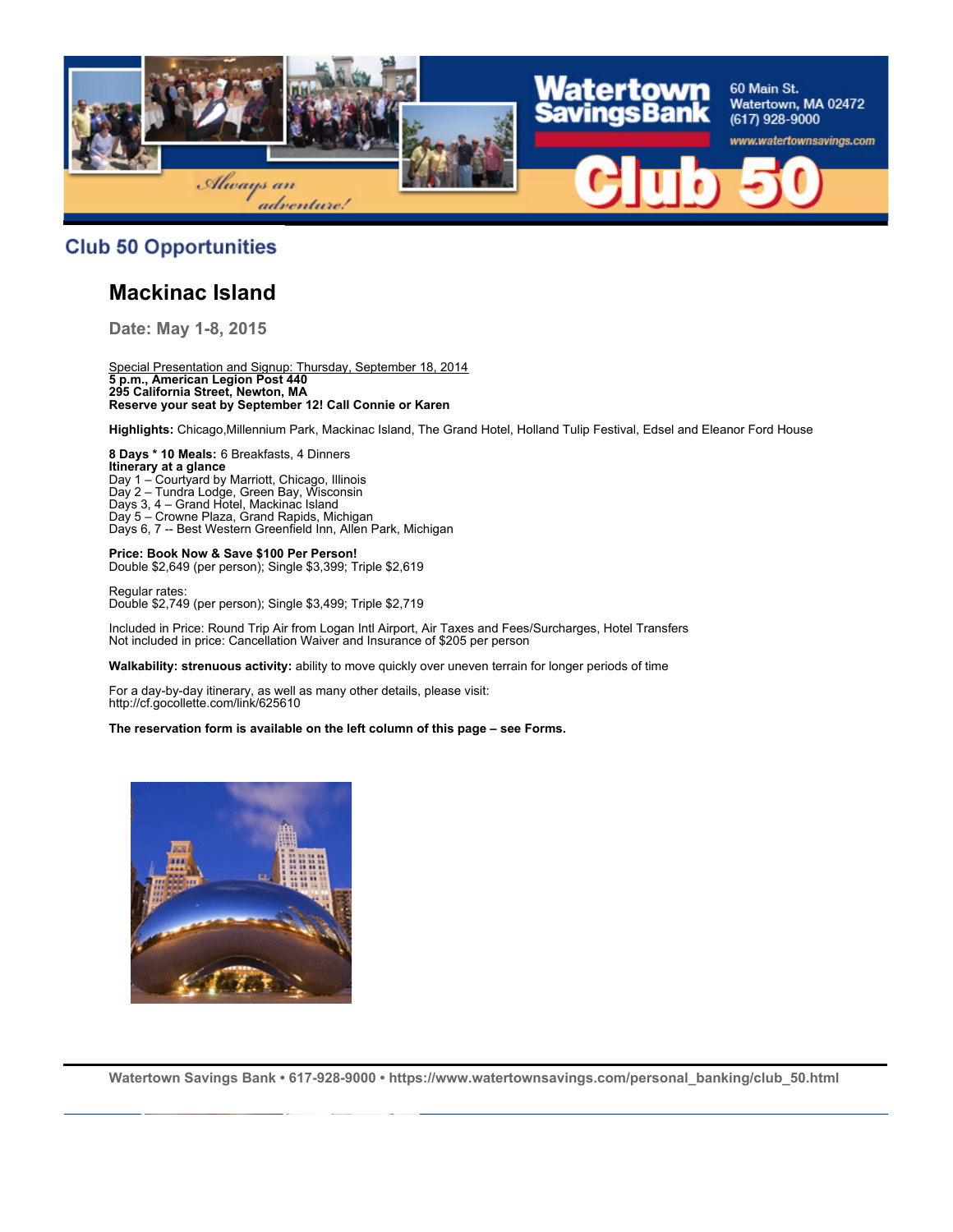

### **Club 50 Adventures**

#### **Kringle Candle Company in Bernardston Lunch at The Farm Table at Kringle** Monday, September 8

**Northern California's Finest** Thursday, August 14-Saturday, August 23 **Reservations closed** Thursday, September 25-Saturday, October 4 **SOLD OUT!**

**Overnight in Providence for WaterFire & Pumpkin Spectacular at Roger Williams Park Zoo** Saturday & Sunday, October 25 & 26

**Andrews Sisters Tribute "Letters From Home" (White's of Westport) & Westport Rivers Winery Tour & Tasting** Thursday, November 6

**Christmas at the Newport Mansions Lunch at The Mooring on Sayer's Wharf** Sunday, December 14

**Mackinac Island featuring The Grand Hotel and the Tulip Festival** May 1-8, 2015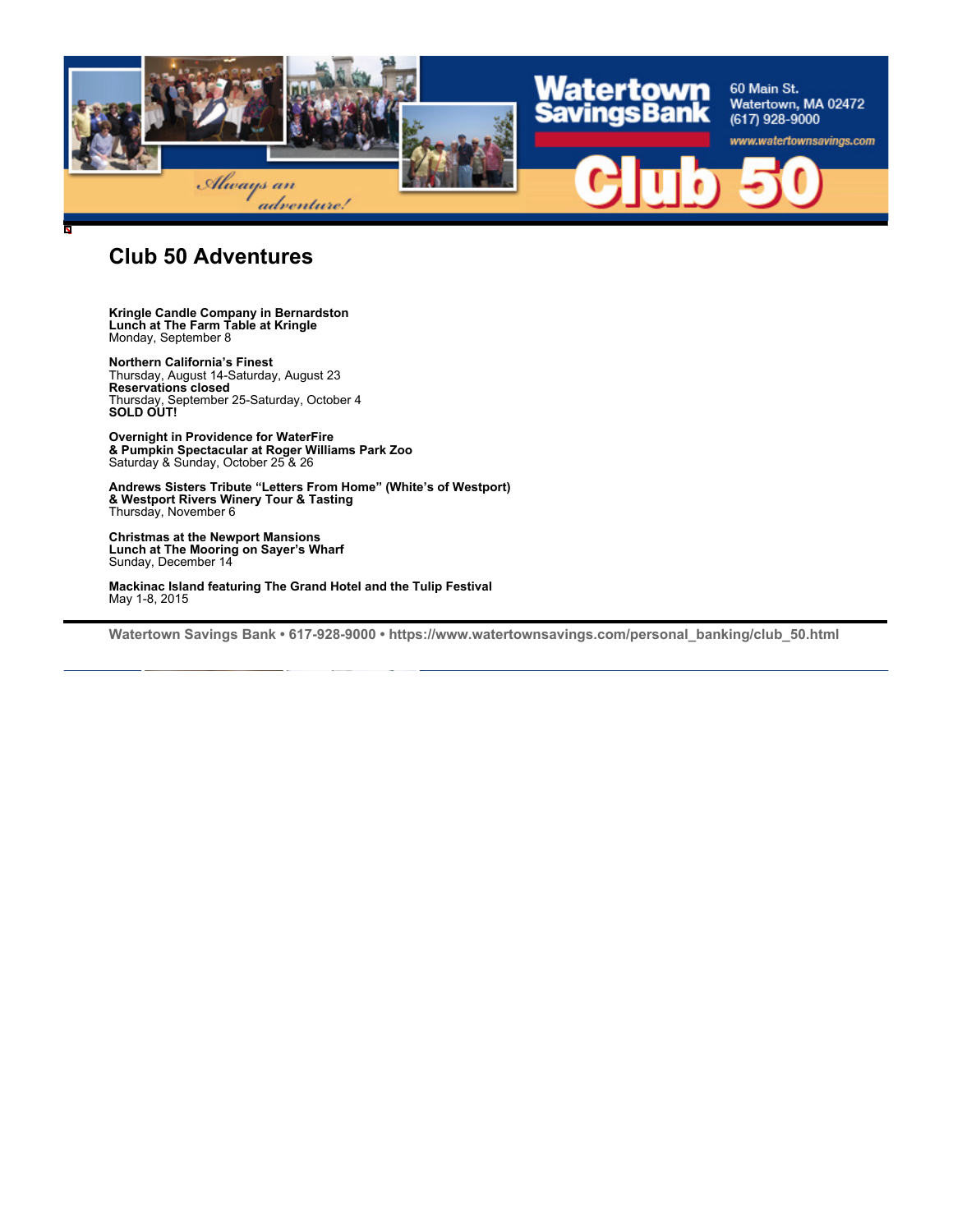

## **Save the Date**

## **Rotary Club of Watertown's Annual Senior Picnic**

**Noon-3 p.m. Sunday, September 7**

**Sons of Italy Hall, 520 Pleasant Street, Watertown**

There's never such a thing as too many summer picnics! Come for the food, food, food, and stay for the entertainment, dances, raffle prizes, and giveaways. If you need transportation, a shuttle is available by calling 617-972-6490. The Rotary Club's cookout is perfectly timed in between **WSB's Customer Appreciation cookouts**: Don't forget to join us from 11:30 a.m.-1:30 p.m. **August 22** at the **Lexington Branch**, **September 5** at the **East Watertown Branch**, **September 12** at the **Waverley Square Branch**, and **September 26** at the **Main Office**. Connie and Karen are on Club 50 trips during the Lexington and Main Office events, but they hope to see you at Waverley Square and East Watertown!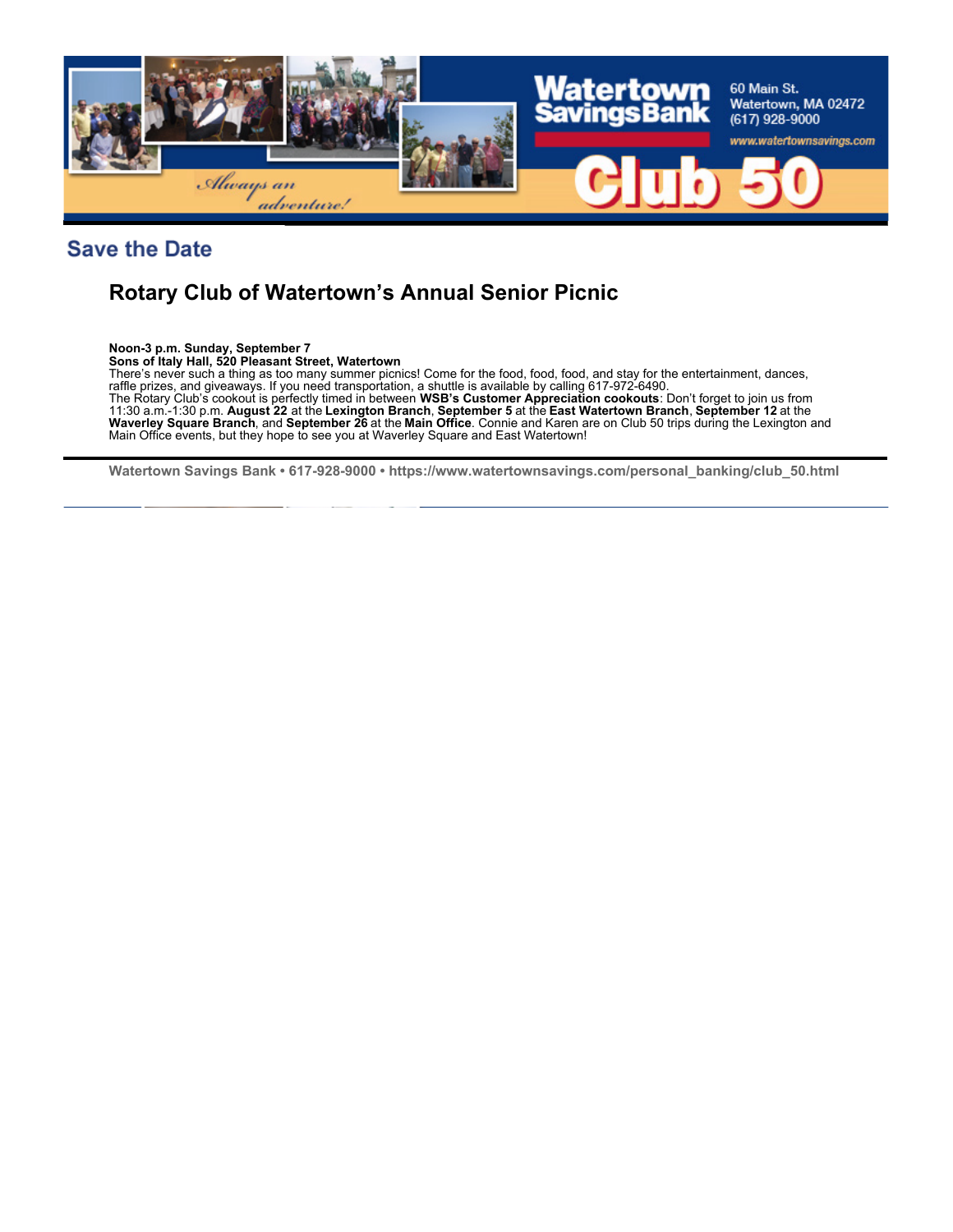

## **Featured Photo**

# **A Summer Day on Columbia Point**

Hail to the Chief?! Connie Danielson and daughter Jane graciously posed for a "photo op" while touring the **John F. Kennedy Presidential Library and Museum** on Club 50's July 20 day trip. We were blessed with an utterly gorgeous day, following up our leisurely self-guided tour (which included the new temporary display featuring the Hyannisport Golf Cart, home movies, and artifacts<br>depicting JFK's love for golf, sailing, and Cape Cod) with a **Sunday Brunch Cruise** aboar another view of the Museum while lounging on the top deck.

(See more photos of this trip and several others by clicking on WSB Photo Album in red on the left. Are you on Facebook? Just find us at Watertown Savings Bank-Massachusetts.)